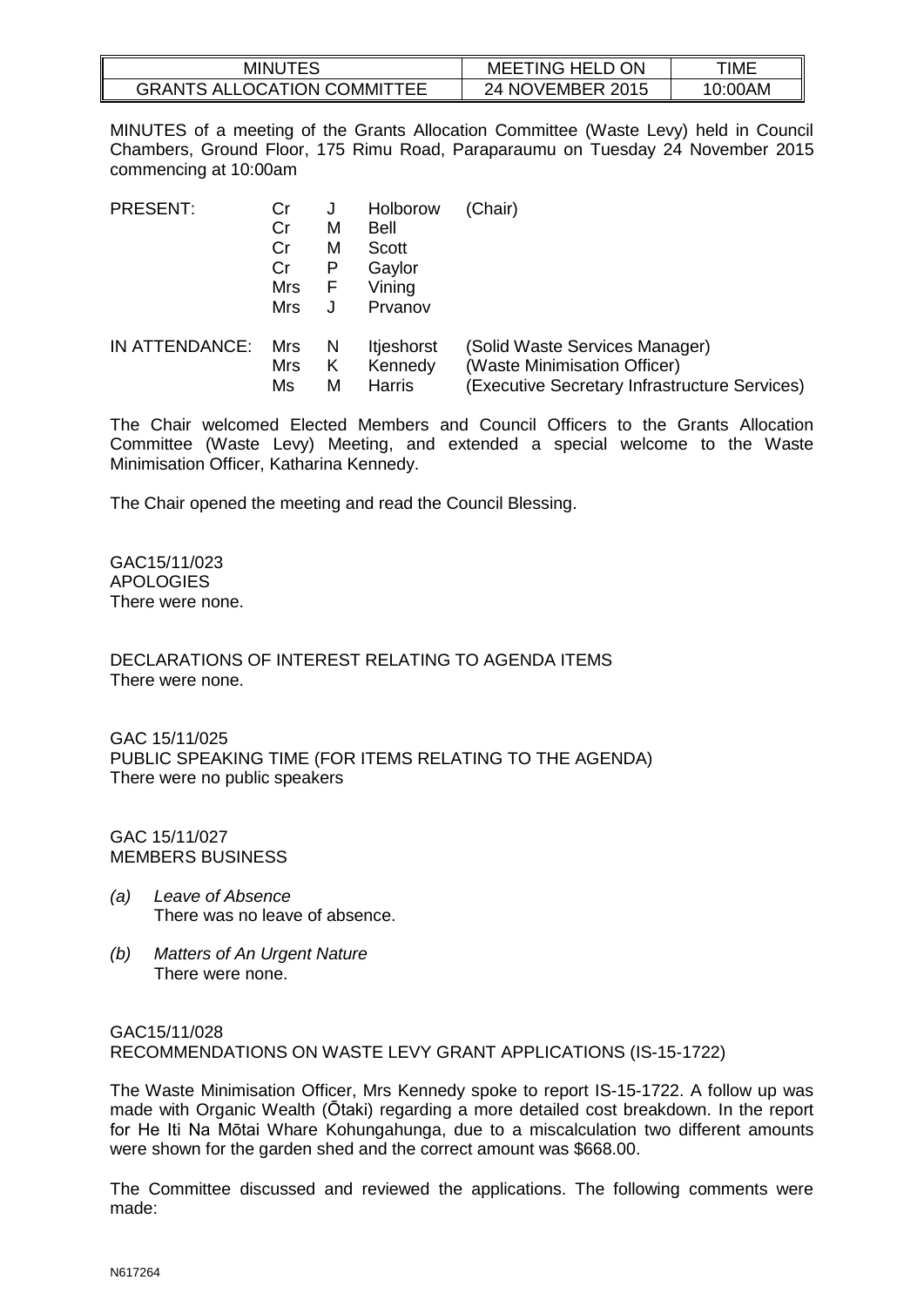| <b>MINUTES</b>                     | MEET<br>TING HELD ON | TIME    |
|------------------------------------|----------------------|---------|
| <b>GRANTS ALLOCATION COMMITTEE</b> | NOVEMBER 2015<br>24  | 10:00AM |

**Kāpiti Coast Bio Diesel Coop**: noted the recommendation was for the applicant *not* to be approved under Category 3 of the Waste Levy Allocation policy but instead be encouraged to make an application under Category 4 of the Waste Levy policy. Bio Diesel would need to be advised to:

- provide a business case;
- **apply next year; and**
- **nanage the resource consent issues.**
- *In explanation, Category 4 was being advertised next year in July 2016 and \$40-\$50k would be available. A starter business like Bio Diesel would be able to apply for the full capital costs. The Council would assist Bio Diesel with its application.*

**Tarawa/Tilley Precinct & Kākāriki Greener Streets groups**: noted the application was for repairing equipment.

 *The group had initially received funding for a mulcher and following that, there was a more robust process with conditions to meet ie. need to maintain; charging a fee for use, training people how to use and using suitable safety gear etc.* 

**Paekākāriki Households (Tilley & Tarawa Roads)**: there was an application last year for composting bins – how much overlap was there for these households with the ones that got the previous grant for the bins.

 *The applicant said a composting workshop was held last year and funded through the grant. Out of a group of 7 households, 3 of the households were involved in the workshop to build one composting set. The ideal set-up would be 3 composting sets, and the 3 households would teach the 4 new households in building the remaining sets and explaining the process.* 

The Committee asked what happened with the \$8k not being approved in this funding round. The Solid Waste Services Manager explained that the unspent money will go back into the waste minimisation budget. This levy money budget is spent on (as reported to the Ministry for the Environment):

- Waste Minimisation staff (43 percent of the budget) and \$70k in the annual *business/community funding rounds - the two costs together was about 70 percent of the budget.*
- *The remaining 30 percent was for:* 
	- *education: 'zero waste educator' training; provision of booklets and delivering a zero waste programme to schools*
	- *the regional process of the waste assessment and WMMP (funded with waste levy monies) and regional actions such as WMMP*
	- *regional education strategy: 'green parenting workshops' and 'event management', as well as 3-4 other actions under discussion*

*The \$20k advertised annually for community funds was in the last few years underspent – this is the first year there was an over-subscription due to the Bio Diesel's application.* 

The Committee continued to discuss the applications: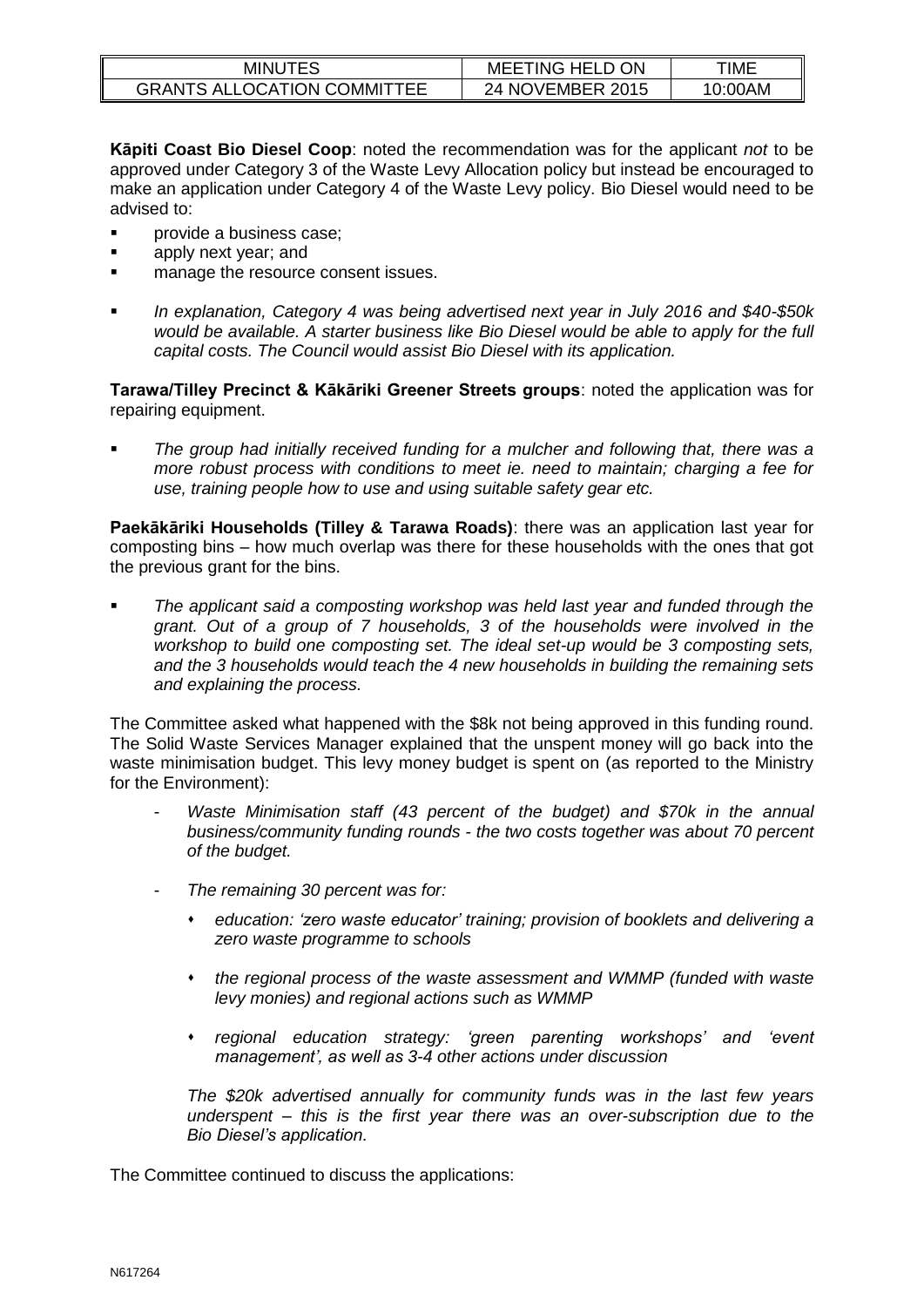| <b>MINUTES</b>                     | <b>MEETING HELD ON</b> | TIME    |
|------------------------------------|------------------------|---------|
| <b>GRANTS ALLOCATION COMMITTEE</b> | 24 NOVEMBER 2015       | 10:00AM |

**Organic Wealth (Ōtaki)**: The Committee discussed the application from Organic Wealth. It considered the resource was being replicated and was already available in the community.

## **MOVED (Scott/Holborow)**

**That the Grant Allocation Committee (Levy Grants) allocates levy funding under Category 3 of the Waste Levy Policy 2011 as set out in Tables 1 and 2 of the report IS-15-1722, totalling \$15,163.05 incl. GST.**

#### **CARRIED**

The Grants Allocation Committee discussed additional recommendations:

### **MOVED (Holborow/Gaylor)**

**That the Grants Allocation Subcommittee recommends to fund an additional \$977.50 (incl GST) to Organic Wealth (Ōtaki) for the purpose of adding the eBook segment into the project.** 

### **CARRIED**

**A division was requested: For the motion: Cr Holborow; Cr Gaylor, Cr Scott Against the motion: Cr Bell, Mrs Vining, Mrs Prvanov**

**He Iti Na Motai Whare Kohungahunga (Ōtaki)**: the application for a garden shed to store tools and other equipment was declined.

MOVED (Holborow/Gaylor)

That the Grants Allocation Subcommittee approve a grant of \$668.00 for a garden shed to store tools and equipment.

LOST

#### GAC15/11/029

CONFIRMATION OF MINUTES : 29 October 2015 (Community Grants)

The Committee suggested that members of Grants Allocation subcommittees receive the *draft* minutes for comment before they went back to the Committees for approval.

# **MOVED (Scott/Bell)**

**That the Grant Allocation Subcommittee (Community Grants) Minutes of 29 October 2015 be confirmed as a true and accurate record.** 

# **CARRIED**

GAC15/11/029 PUBLIC SPEAKING TIME

The Chair advised Ms Nisbet \$4,450 had been granted to the Paekākāriki Bike Library.